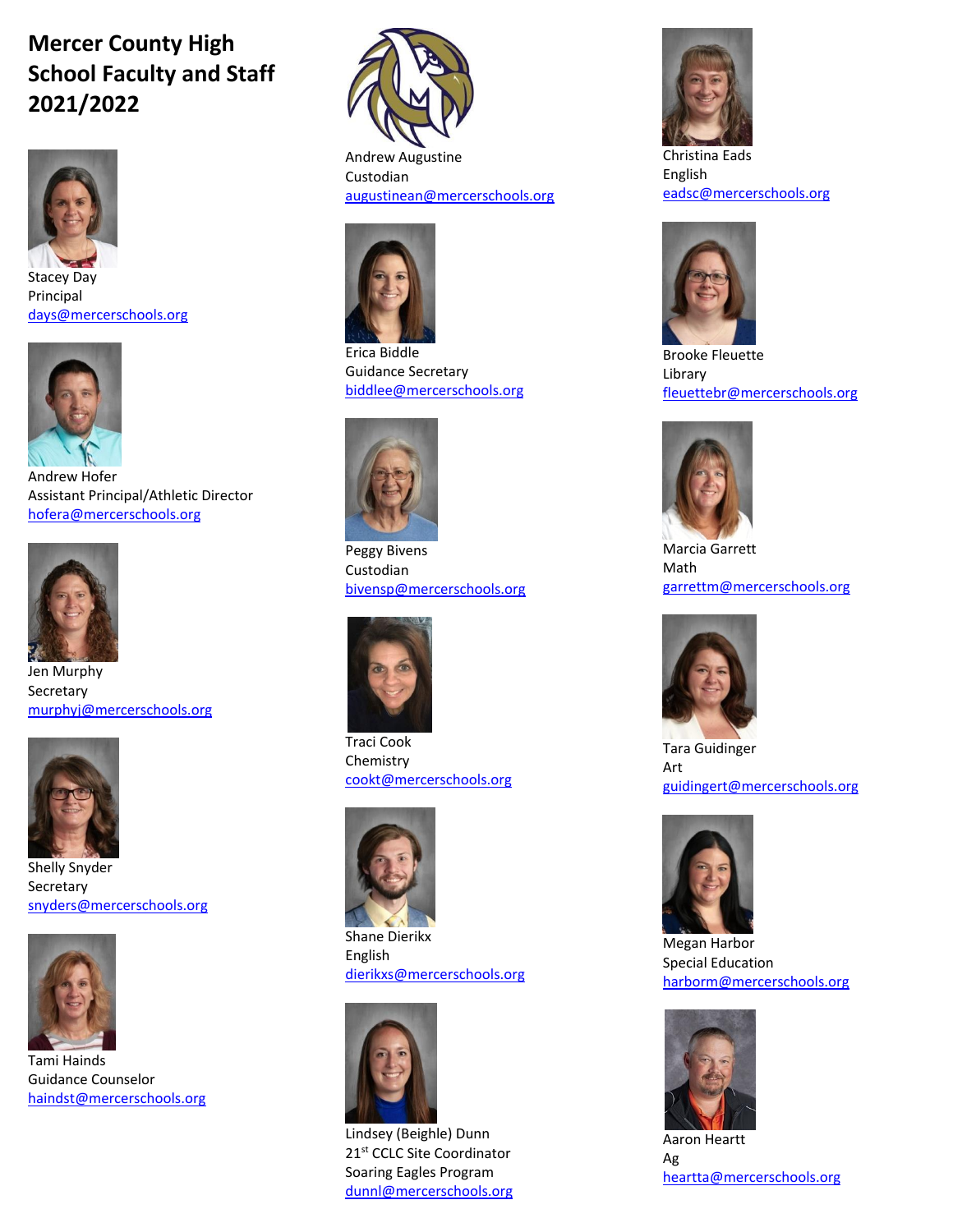

Kay Hedrick Special Education [hedrickka@mercerschools.org](mailto:hedrickka@mercerschools.org)



Andrea Hesse Business/Web Design [hessea@mercerschools.org](mailto:hessea@mercerschools.org)



Bridget Hildestad Cook MCIS/HS [hildestadb@mercerschools.org](mailto:hildestadb@mercerschools.org)



Brad Hofmann PE/Body Conditioning [hofmannbr@mercerschools.org](mailto:hofmannbr@mercerschools.org)



JoAnn Hoscheidt Special Education [hoscheidtj@mercerschools.org](mailto:hoscheidtj@mercerschools.org)



Kay Hucke Math [huckek@mercerschools.org](mailto:huckek@mercerschools.org)



Jason Kenney Math [kenneyja@mercerschools.org](mailto:kenneyja@mercerschools.org)



Hannah Libby Ag [libbyh@mercerschools.org](mailto:libbyh@mercerschools.org)



Brandon Livingston Ag [livingstonb@mercerschools.org](mailto:livingstonb@mercerschools.org)



Fred Lucas Industrial Arts [lucasf@mercerschools.org](mailto:lucasf@mercerschools.org)



Susie Marston Paraprofessional [marstons@mercerschools.org](mailto:marstons@mercerschools.org)



Kylee McCreight Custodian [mccreightk@mercerschools.org](mailto:mccreightk@mercerschools.org)



Laura Mehl English [mehll@mercerschools.org](mailto:mehll@mercerschools.org)



Dustin Murray Math [murrayd@mercerschools.org](mailto:murrayd@mercerschools.org)



Dawn Noble Spanish [nobled@mercerschools.org](mailto:nobled@mercerschools.org)



Amber Norton Technology Support [nortona@mercerschools.org](mailto:nortona@mercerschools.org)



Lisa Partain Custodian [partainl@mercerschools.org](mailto:partainl@mercerschools.org)



Tina Partain Paraprofessional [partaint@mercerschools.org](mailto:partaint@mercerschools.org)